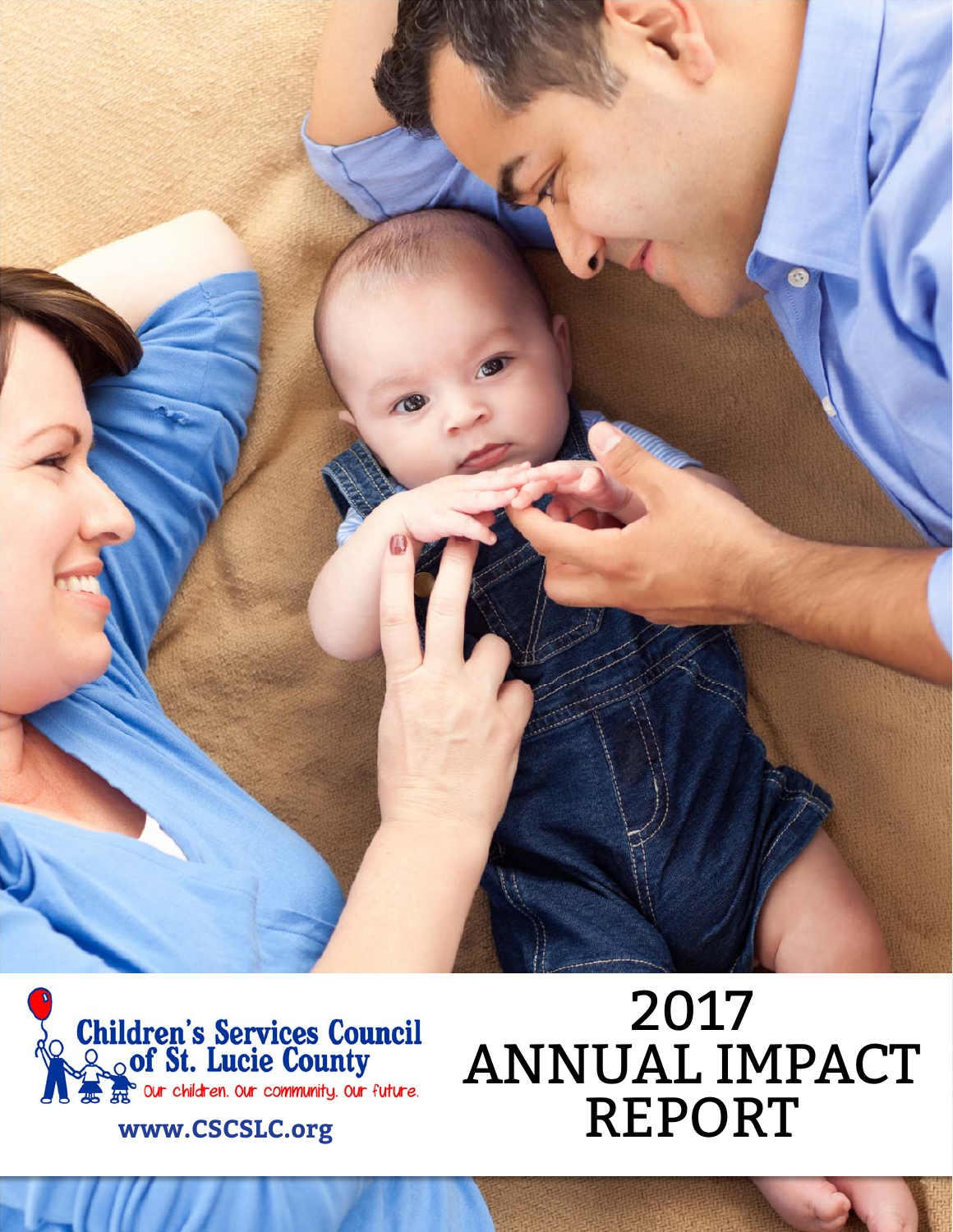#### **OUR PRIORITIES**

#### **ENSURING EVERY BABY IS A HEALTHY BABY**

In St. Lucie County, resources like our voluntary newborn home visitation and BRAIN development programs provide supports to parents at critical times in their young baby's life. These resources, along with others, help families establish a healthy start for our newest and most vulnerable residents.

## 98%

of parents improved parenting skills, including parent-child interactions

#### STOPPING CHILD ABUSE BEFORE IT STARTS

Under stress and without the proper tools, parents and caregivers often revert to how they were treated as a child, which in some cases can lead to abuse or neglect. Understanding the difficulties facing parents, our programs work to eliminate barriers like transportation and childcare to ensure the whole family is working towards success.

#### **KEEPING KIDS OFF THE STREETS**

Every afterschool program supported by the Children's Services Council focuses on academics, physical activity, social interaction and builds positive decision making skills to prevent youth from joining gangs or becoming involved in the Department of Juvenile Justice.

#### **KEEPING THEM IN SCHOOL**

In order for a child to be successful in school, they first have to show up ready to learn. Children's Services Council provides resources to students that offer access to healthcare, reading mentors for struggling students and family support to ensure school attendance.

## KEEPING THEM OFF DRUGS ALCOHOL<br>AND OTHER RISKY BEHAVIORS

Children's Services Council believes in supporting programs that educate youth and their parents on the realities of drug and alcohol use and teen pregnancies to drive realistic family discussions about the consequences of those behaviors.

## 98%

of parents improved parenting skills including skills to prevent child abuse or neglect

### 86%

of youth improved or maintained their academic performance

## 93%

of children in participating programs reduced their rate of unexcused absences



of teen mothers did not become pregnant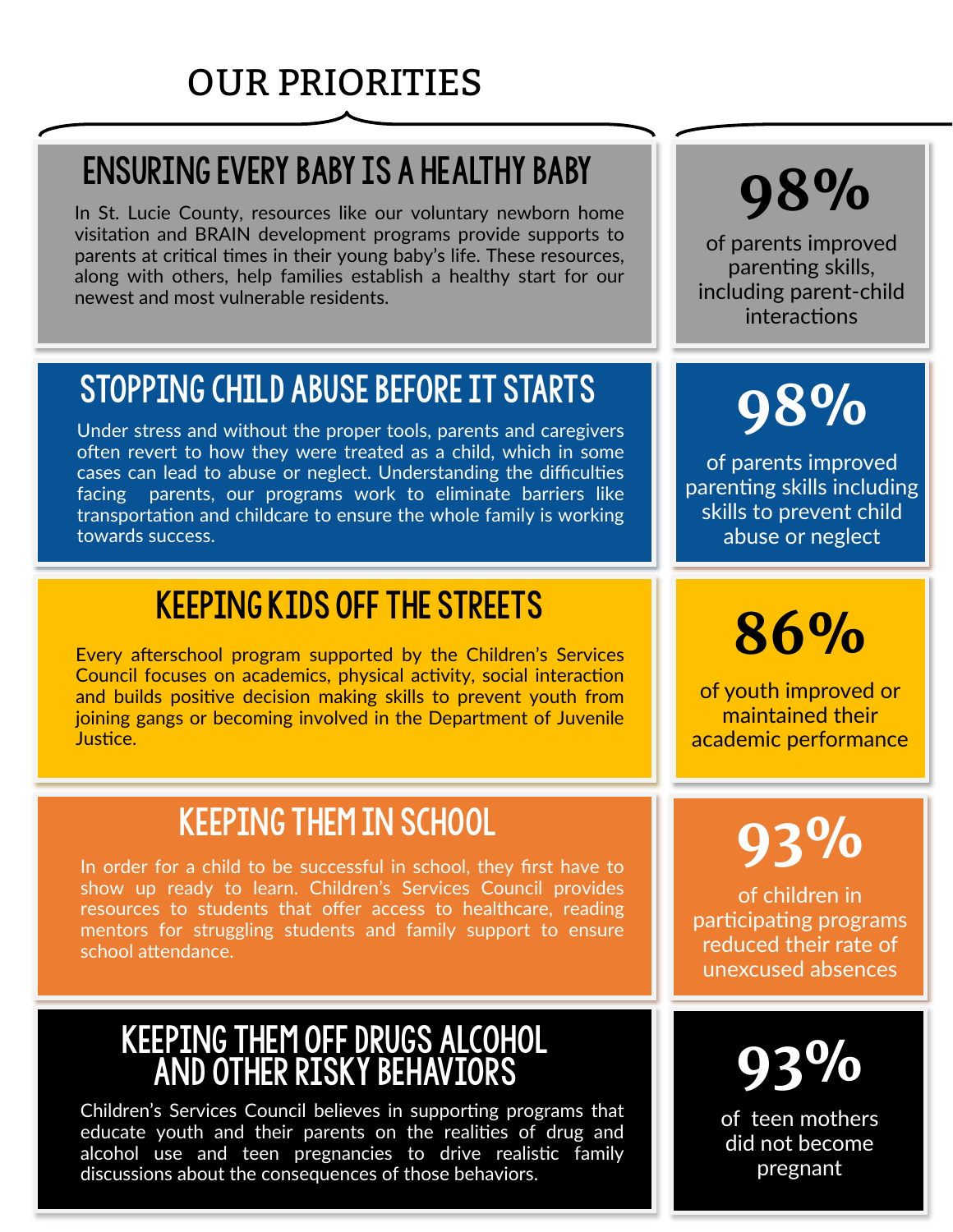#### OUR IMPACT



**82%** 

of St. Lucie County births received a Nurse Home visit

## **96.9%**

of St. Lucie County children are insured. This is up from **89.5%**in FY 2014‐2015.

of families increased skills to prevent child abuse as evidence by no reports of abuse or neglect

**99.5%** 

## **97%**

of parents increased knowledge of early brain development and child development leading to school readiness

**95%** 

of children improved coping skills including anger management, empathy & self‐control

**87%** 

of participating youth had less than 3 absences each quarter

**99.7%** 

of youth increased judgment, decision making and social interaction skills to avoid juvenile delinquency referrals

*"With everything that has happened to me, my support worker Val has always been by my side, pushing and moࢼvaࢼng me to conࢼnue to do what's best for me and my family."* 

> Jazmine Healthy Families Participant

### **1,000+**

additional youth participated in new or expanded summer learning programs focused on preventing summer learning loss

**2,000+** 

children of working parents were enrolled in quality child care

of youth improved knowledge of human development, sexual health, STIs & pregnancy

## **79%**

of children in participating programs improved their reading skills

*"I loved seeing how excited he was to learn and grow. It was fun to use his energy to make leers and write words."* 

> Latifah AmeriCorps Reads Volunteer



of teens participating in programs did NOT become pregnant

of children increased knowledge about alcohol, tobacco and other drugs (and reported decreased substance use and other risky behaviors)